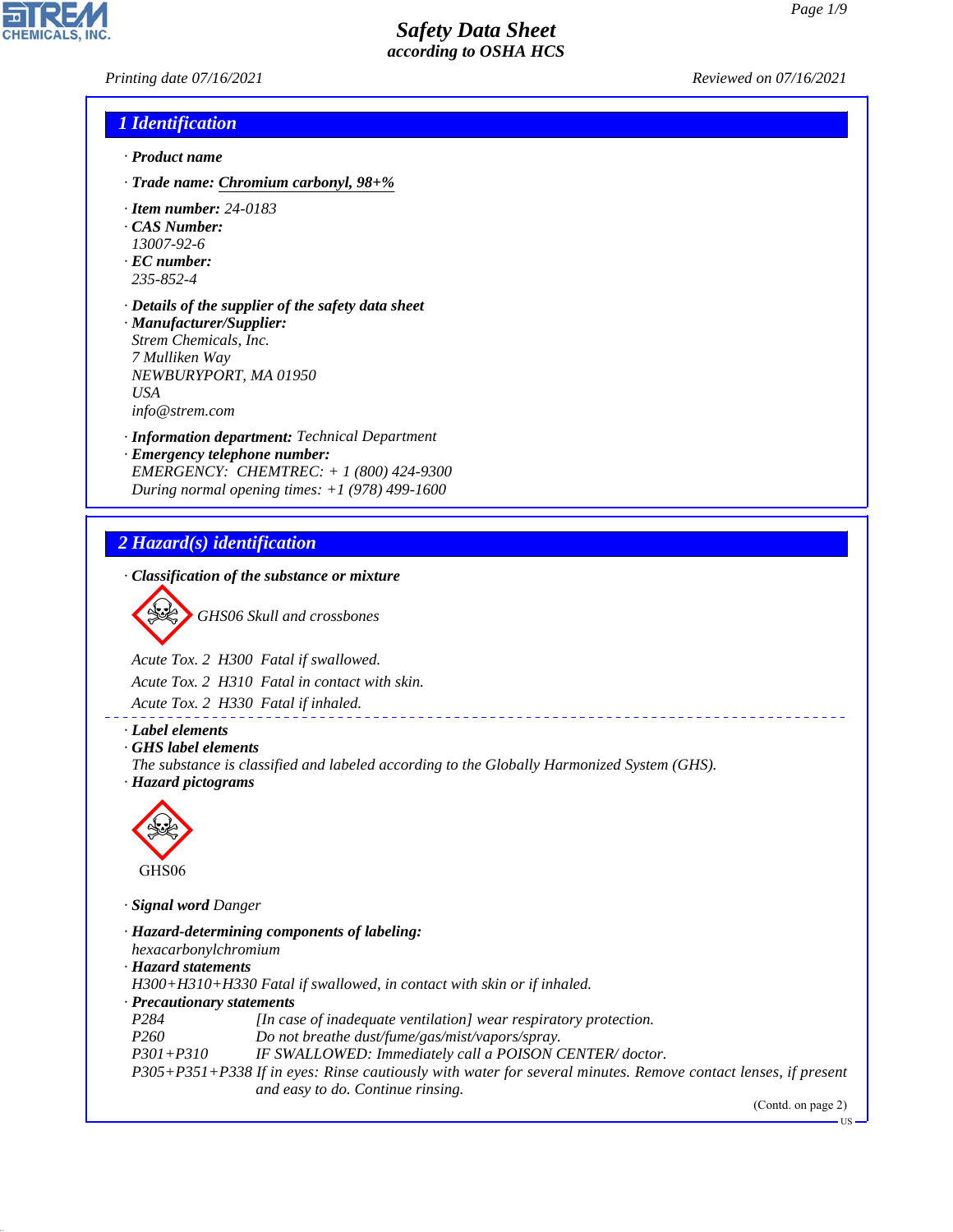*Printing date 07/16/2021 Reviewed on 07/16/2021*





- *· PBT: Not applicable.*
- *· vPvB: Not applicable.*

### *3 Composition/information on ingredients*

- *· Chemical characterization: Substances*
- *· CAS No. Description*
- *13007-92-6 hexacarbonylchromium*
- *· Identification number(s) · EC number: 235-852-4*

# *4 First-aid measures*

#### *· Description of first aid measures*

*· General information:*

*Immediately remove any clothing soiled by the product. Remove breathing apparatus only after contaminated clothing have been completely removed.*

*In case of irregular breathing or respiratory arrest provide artificial respiration.*

*· After inhalation:*

*Supply fresh air or oxygen; call for doctor.*

*In case of unconsciousness place patient stably in side position for transportation.*

- *· After skin contact: Immediately wash with water and soap and rinse thoroughly.*
- *· After eye contact: Rinse opened eye for several minutes under running water. Then consult a doctor.*
- *· After swallowing: Do not induce vomiting; immediately call for medical help.*
- *· Information for doctor:*
- *· Most important symptoms and effects, both acute and delayed No further relevant information available.*
- *· Indication of any immediate medical attention and special treatment needed*

*No further relevant information available.*

### *5 Fire-fighting measures*

*· Extinguishing media*

44.1.1

*· Suitable extinguishing agents: Use fire fighting measures that suit the environment.*

(Contd. on page 3)

US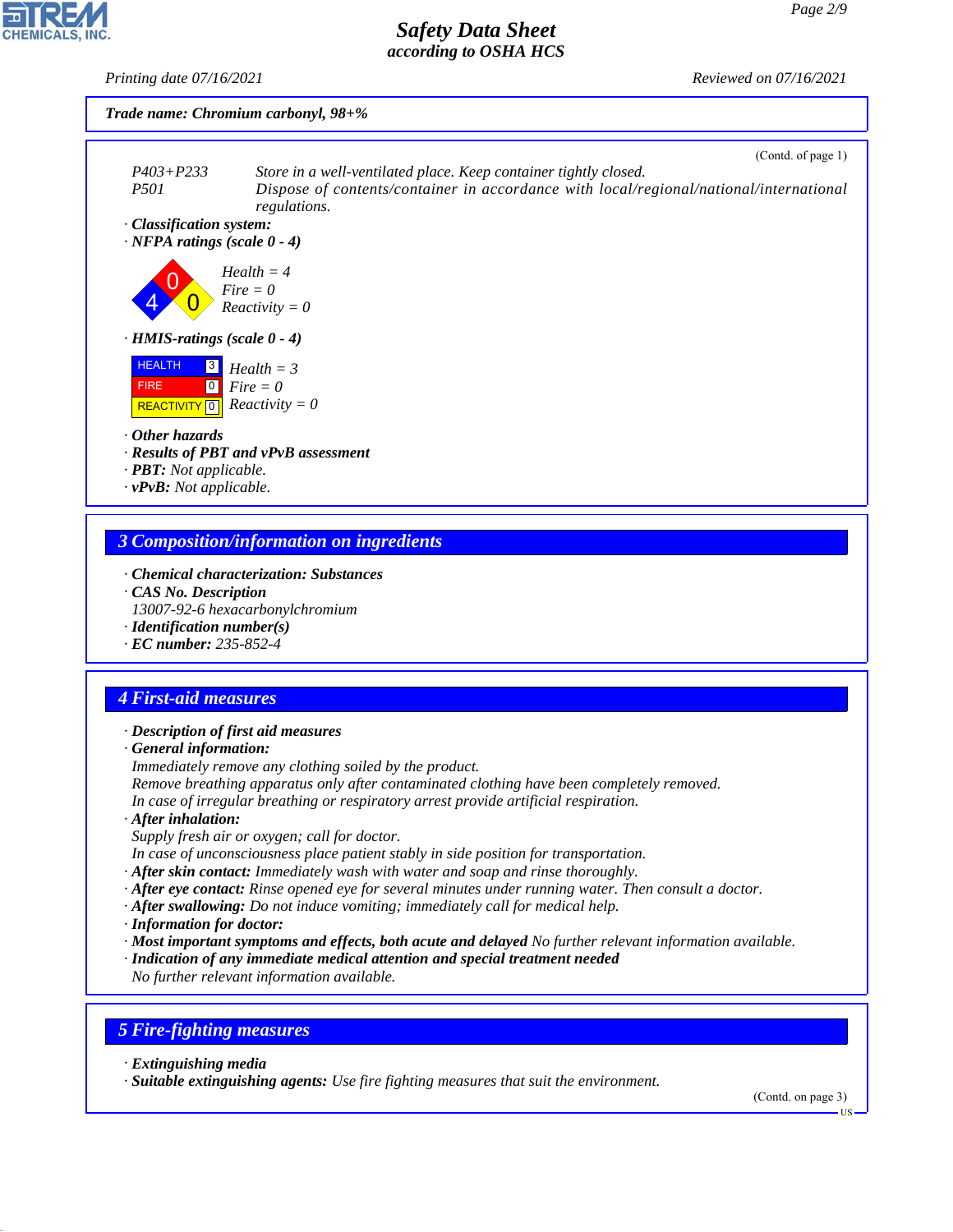*Printing date 07/16/2021 Reviewed on 07/16/2021*

*Trade name: Chromium carbonyl, 98+%*

*· Special hazards arising from the substance or mixture*

*During heating or in case of fire poisonous gases are produced.*

*· Advice for firefighters*

*· Protective equipment: Mouth respiratory protective device.*

#### *6 Accidental release measures*

*· Personal precautions, protective equipment and emergency procedures Mount respiratory protective device.*

*· Environmental precautions: Do not allow to enter sewers/ surface or ground water.*

*· Methods and material for containment and cleaning up: Dispose contaminated material as waste according to item 13. Ensure adequate ventilation.*

*· Reference to other sections*

*See Section 7 for information on safe handling.*

*See Section 8 for information on personal protection equipment.*

*See Section 13 for disposal information.*

#### *· Protective Action Criteria for Chemicals*

*· PAC-1:*

*0.13 mg/m3*

*· PAC-2:*

*· PAC-3:*

*11 mg/m3*

*66 mg/m3*

#### *7 Handling and storage*

*· Handling:*

*· Precautions for safe handling*

*Thorough dedusting.*

*Ensure good ventilation/exhaustion at the workplace.*

*Open and handle receptacle with care.*

*· Information about protection against explosions and fires: Keep respiratory protective device available.*

- *· Conditions for safe storage, including any incompatibilities*
- *· Storage:*

44.1.1

*· Requirements to be met by storerooms and receptacles: No special requirements.*

- *· Information about storage in one common storage facility: Not required.*
- *· Further information about storage conditions: Keep receptacle tightly sealed.*
- *· Specific end use(s) No further relevant information available.*

#### *8 Exposure controls/personal protection*

*· Additional information about design of technical systems: No further data; see item 7.*

*· Control parameters*

*· Components with limit values that require monitoring at the workplace: Not required.*

*· Additional information: The lists that were valid during the creation were used as basis.*

(Contd. on page 4)

US



(Contd. of page 2)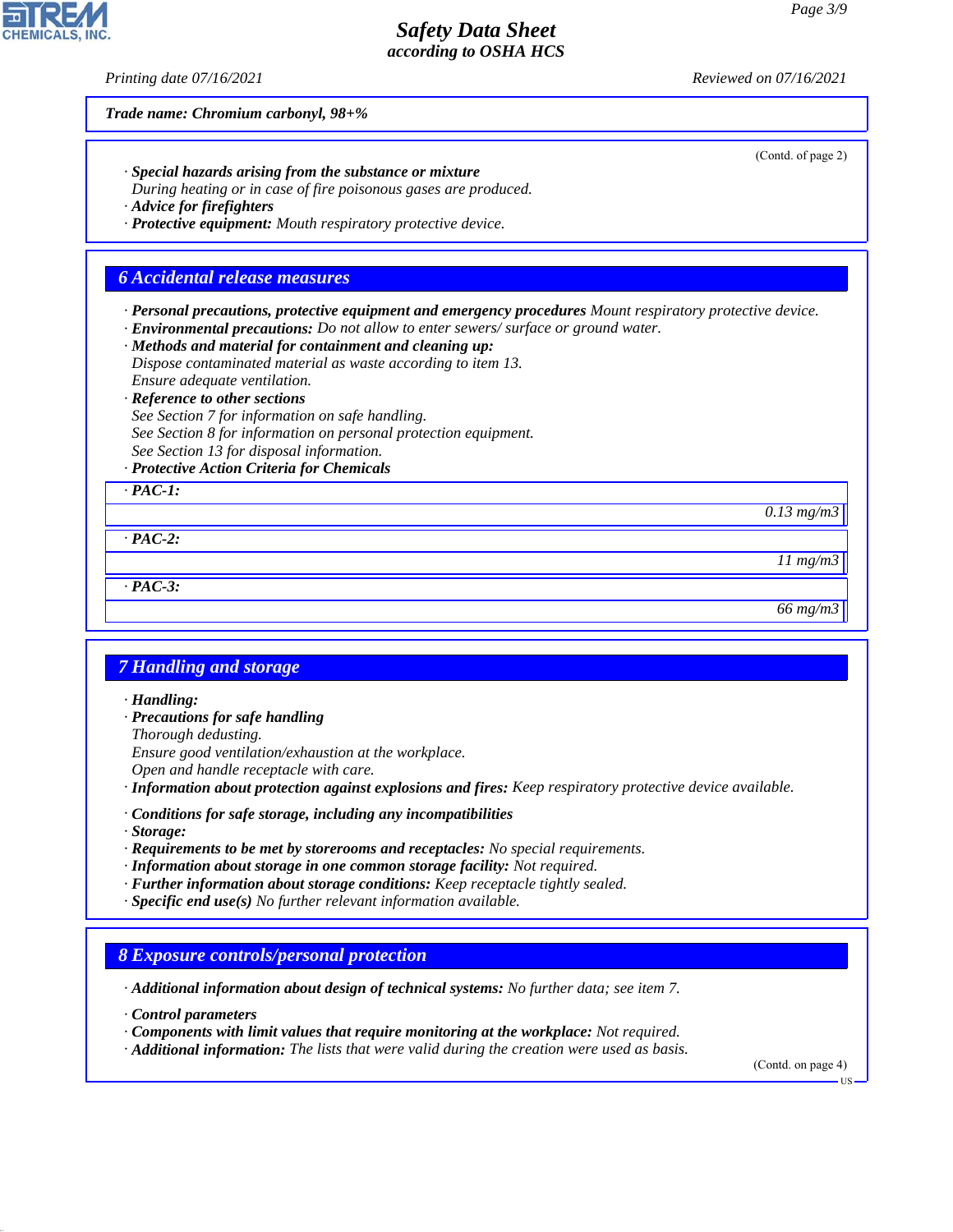**CHEMICALS.** 

*Printing date 07/16/2021 Reviewed on 07/16/2021*

#### *Trade name: Chromium carbonyl, 98+%*

(Contd. of page 3)

US

- *· Exposure controls*
- *· Personal protective equipment:*
- *· General protective and hygienic measures: Keep away from foodstuffs, beverages and feed. Immediately remove all soiled and contaminated clothing. Wash hands before breaks and at the end of work. Store protective clothing separately.*
- *· Breathing equipment: A NIOSH approved respirator in accordance with 29 CFR 1910.134.*
- *· Protection of hands:*



44.1.1

\_S*Protective gloves*

*The glove material has to be impermeable and resistant to the product/ the substance/ the preparation. Due to missing tests no recommendation to the glove material can be given for the product/ the preparation/ the chemical mixture.*

*Selection of the glove material on consideration of the penetration times, rates of diffusion and the degradation · Material of gloves*

*The selection of the suitable gloves does not only depend on the material, but also on further marks of quality and varies from manufacturer to manufacturer.*

*· Penetration time of glove material*

*The exact break through time has to be found out by the manufacturer of the protective gloves and has to be observed.*

*· Eye protection: Safety glasses*

| · Information on basic physical and chemical properties |                                               |  |
|---------------------------------------------------------|-----------------------------------------------|--|
| <b>General Information</b>                              |                                               |  |
| $\cdot$ Appearance:                                     |                                               |  |
| Form:                                                   | Solid                                         |  |
| Color:                                                  | Whitish                                       |  |
| $\cdot$ Odor:                                           | <i><u><b>Odorless</b></u></i>                 |  |
| · Odor threshold:                                       | Not determined.                               |  |
| $\cdot$ pH-value:                                       | Not applicable.                               |  |
| Change in condition                                     |                                               |  |
| <b>Melting point/Melting range:</b>                     | 154-155 °C (309-311 °F)                       |  |
| <b>Boiling point/Boiling range:</b>                     | Undetermined.                                 |  |
| · Flash point:                                          | Not applicable.                               |  |
| · Flammability (solid, gaseous):                        | Not determined.                               |  |
| · Ignition temperature:                                 |                                               |  |
| <b>Decomposition temperature:</b>                       | Not determined.                               |  |
| $\cdot$ Auto igniting:                                  | Not determined.                               |  |
| · Danger of explosion:                                  | Product does not present an explosion hazard. |  |
| · Explosion limits:                                     |                                               |  |
| Lower:                                                  | Not determined.                               |  |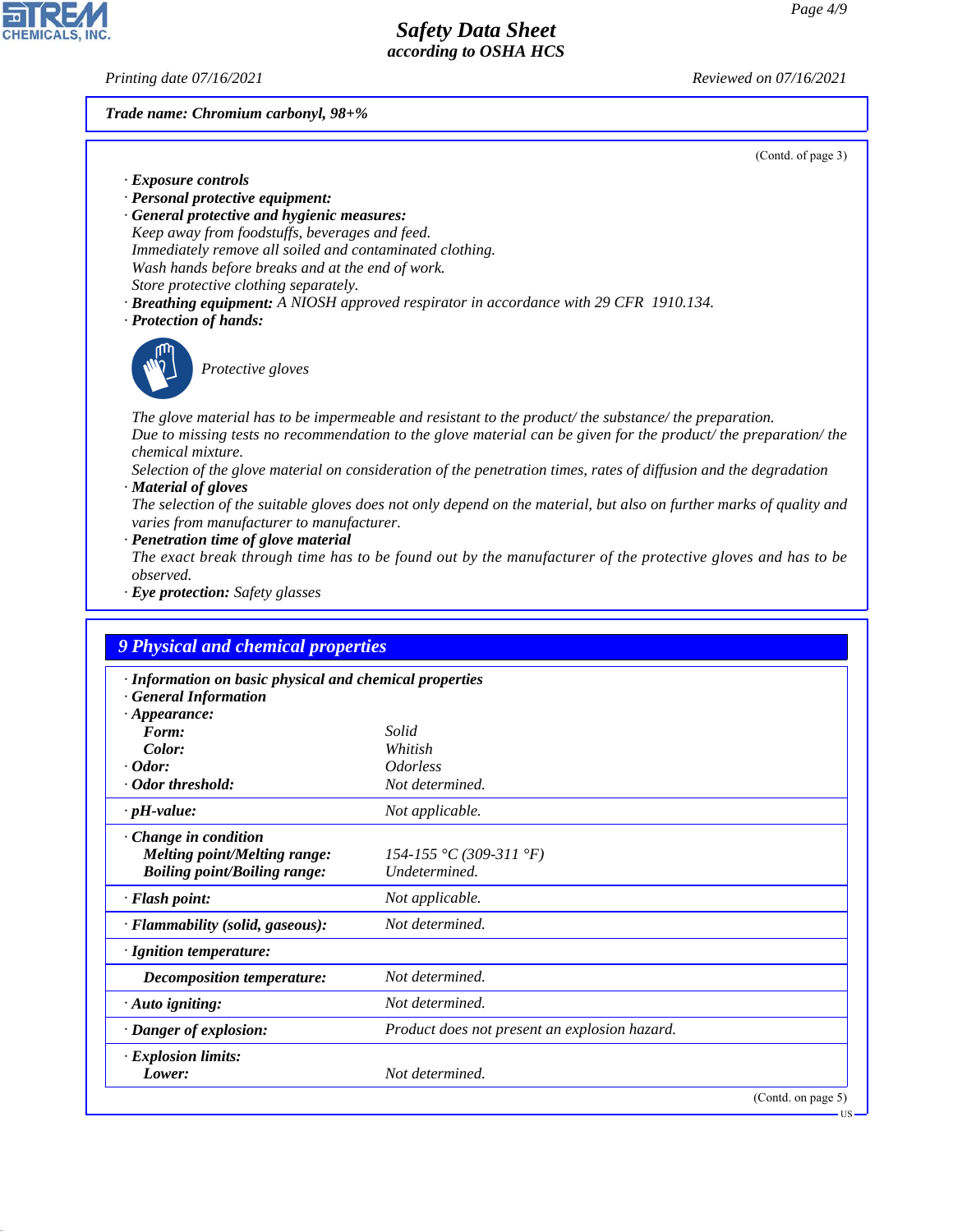*Printing date 07/16/2021 Reviewed on 07/16/2021*

#### *Trade name: Chromium carbonyl, 98+%*

|                                                             | (Contd. of page 4)                          |
|-------------------------------------------------------------|---------------------------------------------|
| <b>Upper:</b>                                               | Not determined.                             |
| · Vapor pressure:                                           | Not applicable.                             |
| $\cdot$ Density at 20 $\textdegree$ C (68 $\textdegree$ F): | $1.77$ g/cm <sup>3</sup> (14.77065 lbs/gal) |
| $\cdot$ Relative density                                    | Not determined.                             |
| · Vapor density                                             | Not applicable.                             |
| $\cdot$ Evaporation rate                                    | Not applicable.                             |
| · Solubility in / Miscibility with                          |                                             |
| Water:                                                      | <i>Insoluble.</i>                           |
| · Partition coefficient (n-octanol/water): Not determined.  |                                             |
| $\cdot$ Viscosity:                                          |                                             |
| Dynamic:                                                    | Not applicable.                             |
| Kinematic:                                                  | Not applicable.                             |
| · Solvent content:                                          |                                             |
| Organic solvents:                                           | $0.0\%$                                     |
| <b>VOC</b> content:                                         | 0.0 g/l / 0.00 lb/gl                        |
| Solids content:                                             | 100.0%                                      |
| $\cdot$ Other information                                   | No further relevant information available.  |

## *10 Stability and reactivity*

*· Reactivity No further relevant information available.*

*· Chemical stability*

- *· Thermal decomposition / conditions to be avoided: No decomposition if used according to specifications.*
- *· Possibility of hazardous reactions No dangerous reactions known.*
- *· Conditions to avoid No further relevant information available.*
- *· Incompatible materials: No further relevant information available.*
- *· Hazardous decomposition products: No dangerous decomposition products known.*

### *11 Toxicological information*

- *· Information on toxicological effects*
- *· Acute toxicity:*
- *· Primary irritant effect:*
- *· on the skin: No irritant effect.*
- *· on the eye: No irritating effect.*
- *· Sensitization: No sensitizing effects known.*
- *· Additional toxicological information:*
- *· Carcinogenic categories*
- *· IARC (International Agency for Research on Cancer)*

*Substance is not listed.*

#### *· NTP (National Toxicology Program)*

*Substance is not listed.*

44.1.1

(Contd. on page 6)

US

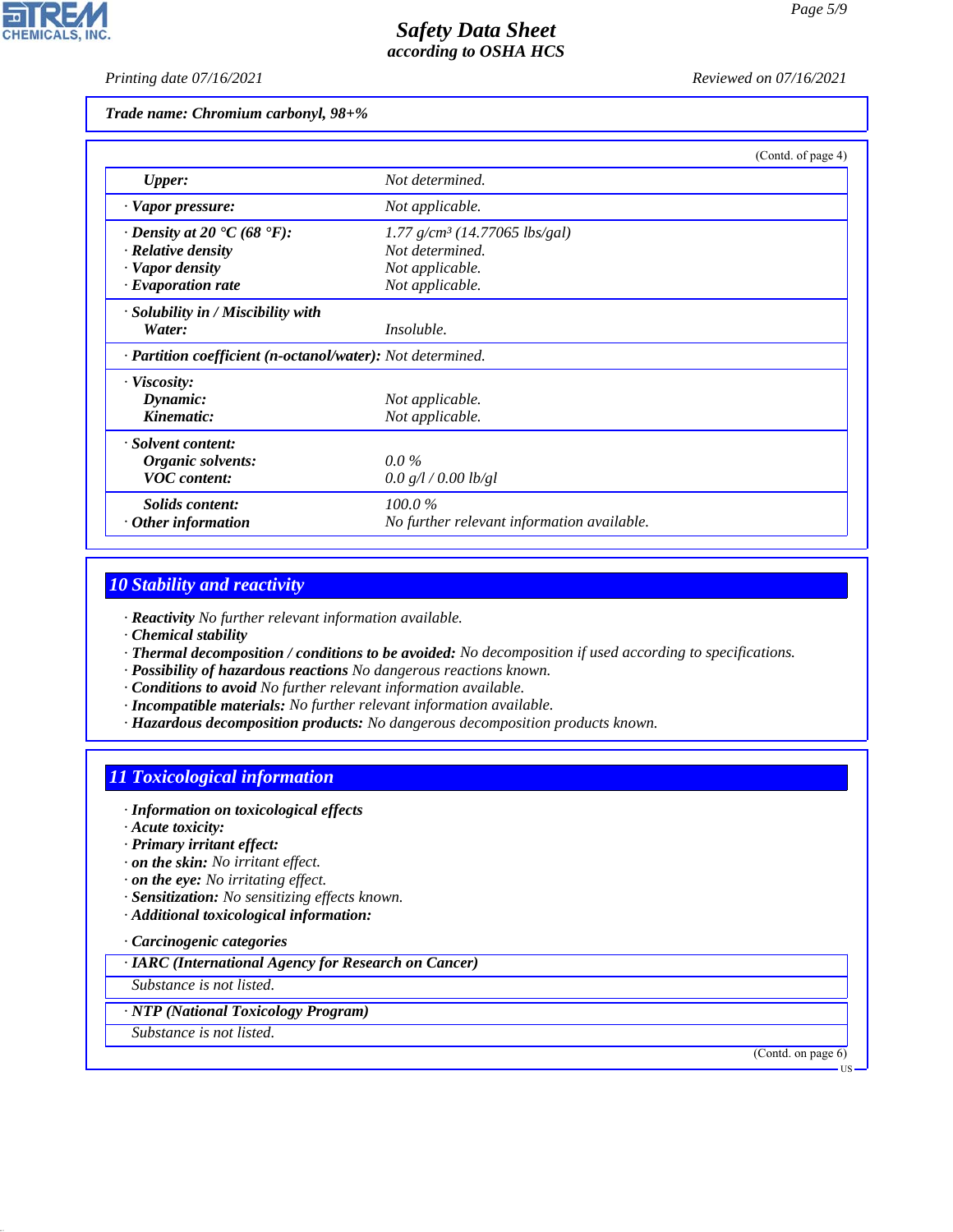**CHEMICALS, INC** 

*Printing date 07/16/2021 Reviewed on 07/16/2021*

*Trade name: Chromium carbonyl, 98+%*

(Contd. of page 5)

*· OSHA-Ca (Occupational Safety & Health Administration)*

*Substance is not listed.*

#### *12 Ecological information*

- *· Toxicity*
- *· Aquatic toxicity: No further relevant information available.*
- *· Persistence and degradability No further relevant information available.*
- *· Behavior in environmental systems:*
- *· Bioaccumulative potential No further relevant information available.*
- *· Mobility in soil No further relevant information available.*
- *· Additional ecological information:*
- *· General notes:*
- *Water hazard class 2 (Self-assessment): hazardous for water*
- *Do not allow product to reach ground water, water course or sewage system.*
- *Danger to drinking water if even small quantities leak into the ground.*
- *· Results of PBT and vPvB assessment*
- *· PBT: Not applicable.*
- *· vPvB: Not applicable.*
- *· Other adverse effects No further relevant information available.*

#### *13 Disposal considerations*

- *· Waste treatment methods*
- *· Recommendation: Must not be disposed of together with household garbage. Do not allow product to reach sewage system.*
- *· Uncleaned packagings:*

44.1.1

*· Recommendation: Disposal must be made according to official regulations.*

| $\cdot$ UN-Number<br>· DOT, IMDG, IATA               | <i>UN3466</i>                  |  |
|------------------------------------------------------|--------------------------------|--|
| · UN proper shipping name                            |                                |  |
| $\cdot$ <i>DOT</i>                                   | Metal carbonyls, solid, n.o.s. |  |
| $\cdot$ IMDG, IATA                                   | METAL CARBONYLS, SOLID, N.O.S. |  |
| · Transport hazard class(es)<br>$\cdot$ DOT<br>SSSS) |                                |  |
| $\cdot$ Class                                        | 6.1 Toxic substances           |  |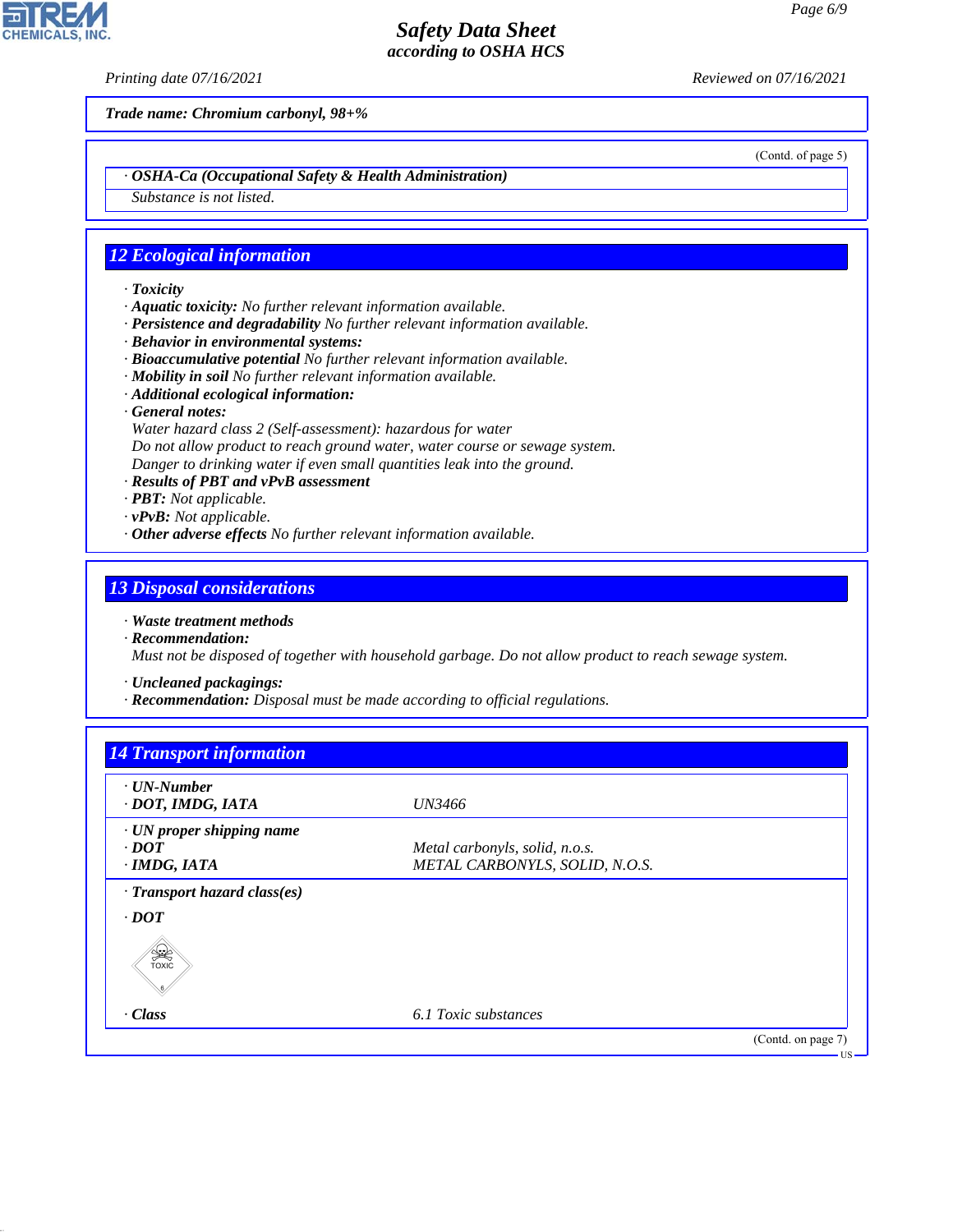*Printing date 07/16/2021 Reviewed on 07/16/2021*

*Trade name: Chromium carbonyl, 98+%*

|                                              | (Contd. of page 6)                              |
|----------------------------------------------|-------------------------------------------------|
| · Label                                      | 6.1                                             |
| · IMDG, IATA                                 |                                                 |
|                                              |                                                 |
| - Class                                      | 6.1 Toxic substances                            |
| · Label                                      | 6.1                                             |
| · Packing group                              |                                                 |
| · DOT, IMDG, IATA                            | II                                              |
| · Environmental hazards:                     |                                                 |
| $\cdot$ Marine pollutant:                    | N <sub>O</sub>                                  |
| · Special precautions for user               | Not applicable.                                 |
| · Danger code (Kemler):                      | 60                                              |
| · EMS Number:                                | $F-A, S-A$                                      |
| · Stowage Category                           | D                                               |
| · Stowage Code                               | SW2 Clear of living quarters.                   |
| · Transport in bulk according to Annex II of |                                                 |
| <b>MARPOL73/78 and the IBC Code</b>          | Not applicable.                                 |
| $\cdot$ Transport/Additional information:    |                                                 |
| $\cdot$ DOT                                  |                                                 |
| $\cdot$ Quantity limitations                 | On passenger aircraft/rail: 25 kg               |
|                                              | On cargo aircraft only: 100 kg                  |
| · UN "Model Regulation":                     | UN 3466 METAL CARBONYLS, SOLID, N.O.S., 6.1, II |

## *15 Regulatory information*

- *· Safety, health and environmental regulations/legislation specific for the substance or mixture · Sara*
- *· Section 355 (extremely hazardous substances): Substance is not listed. · Section 313 (Specific toxic chemical listings): Substance is not listed. · TSCA (Toxic Substances Control Act): Substance is listed. · Proposition 65 · Chemicals known to cause cancer: Substance is not listed. · Chemicals known to cause reproductive toxicity for females: Substance is not listed. · Chemicals known to cause reproductive toxicity for males: Substance is not listed.* (Contd. on page 8) US

44.1.1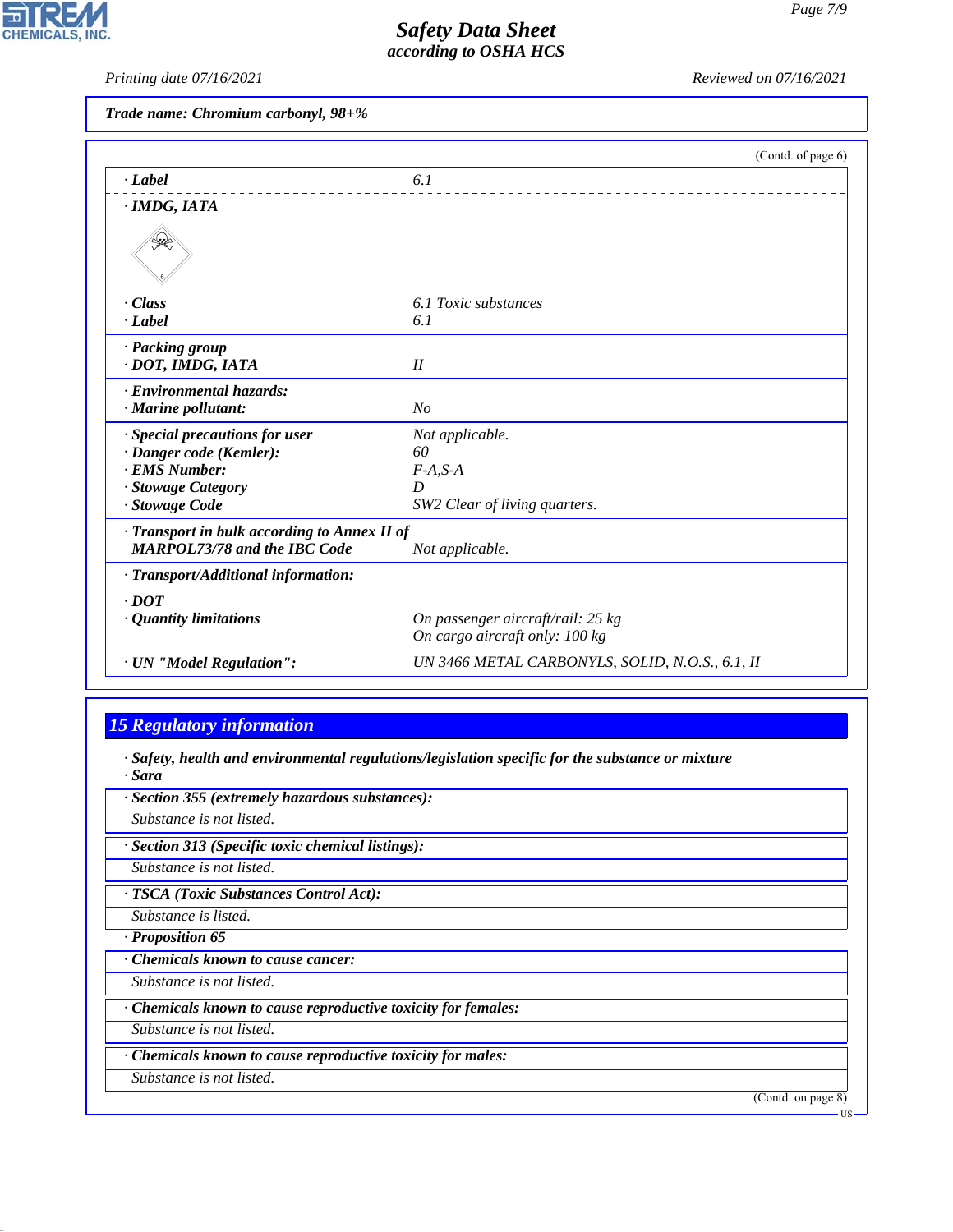*Printing date 07/16/2021 Reviewed on 07/16/2021*

*Trade name: Chromium carbonyl, 98+%*

(Contd. of page 7)

*· Chemicals known to cause developmental toxicity:*

*Substance is not listed.*

*· Carcinogenic categories*

*· EPA (Environmental Protection Agency)*

*Substance is not listed.*

*· TLV (Threshold Limit Value established by ACGIH)*

*Substance is not listed.*

*· NIOSH-Ca (National Institute for Occupational Safety and Health)*

*Substance is not listed.*

#### *· GHS label elements*

*The substance is classified and labeled according to the Globally Harmonized System (GHS).*

*· Hazard pictograms*



GHS06

*· Signal word Danger*

*· Hazard-determining components of labeling: hexacarbonylchromium*

*· Hazard statements*

*H300+H310+H330 Fatal if swallowed, in contact with skin or if inhaled.*

*· Precautionary statements*

| Treatherman & statements |                                                                                                               |
|--------------------------|---------------------------------------------------------------------------------------------------------------|
| P284                     | [In case of inadequate ventilation] wear respiratory protection.                                              |
| <i>P260</i>              | Do not breathe dust/fume/gas/mist/vapors/spray.                                                               |
| $P301 + P310$            | IF SWALLOWED: Immediately call a POISON CENTER/doctor.                                                        |
|                          | P305+P351+P338 If in eyes: Rinse cautiously with water for several minutes. Remove contact lenses, if present |
|                          | and easy to do. Continue rinsing.                                                                             |
| $P403 + P233$            | Store in a well-ventilated place. Keep container tightly closed.                                              |
| <i>P501</i>              | Dispose of contents/container in accordance with local/regional/national/international                        |
|                          | regulations.                                                                                                  |

*· National regulations:*

*· Water hazard class: Water hazard class 2 (Self-assessment): hazardous for water.*

*· Chemical safety assessment: A Chemical Safety Assessment has not been carried out.*

### *16 Other information*

44.1.1

*This information is based on our present knowledge. However, this shall not constitute a guarantee for any specific product features and shall not establish a legally valid contractual relationship.*

*· Department issuing SDS: Technical Department.*

*· Contact: Technical Director*

- *· Date of preparation / last revision 07/16/2021 / -*
- *· Abbreviations and acronyms:*

*ADR: Accord européen sur le transport des marchandises dangereuses par Route (European Agreement concerning the International Carriage of Dangerous Goods by Road)*

- *IMDG: International Maritime Code for Dangerous Goods*
- *DOT: US Department of Transportation IATA: International Air Transport Association*

*ACGIH: American Conference of Governmental Industrial Hygienists*

(Contd. on page 9)

US